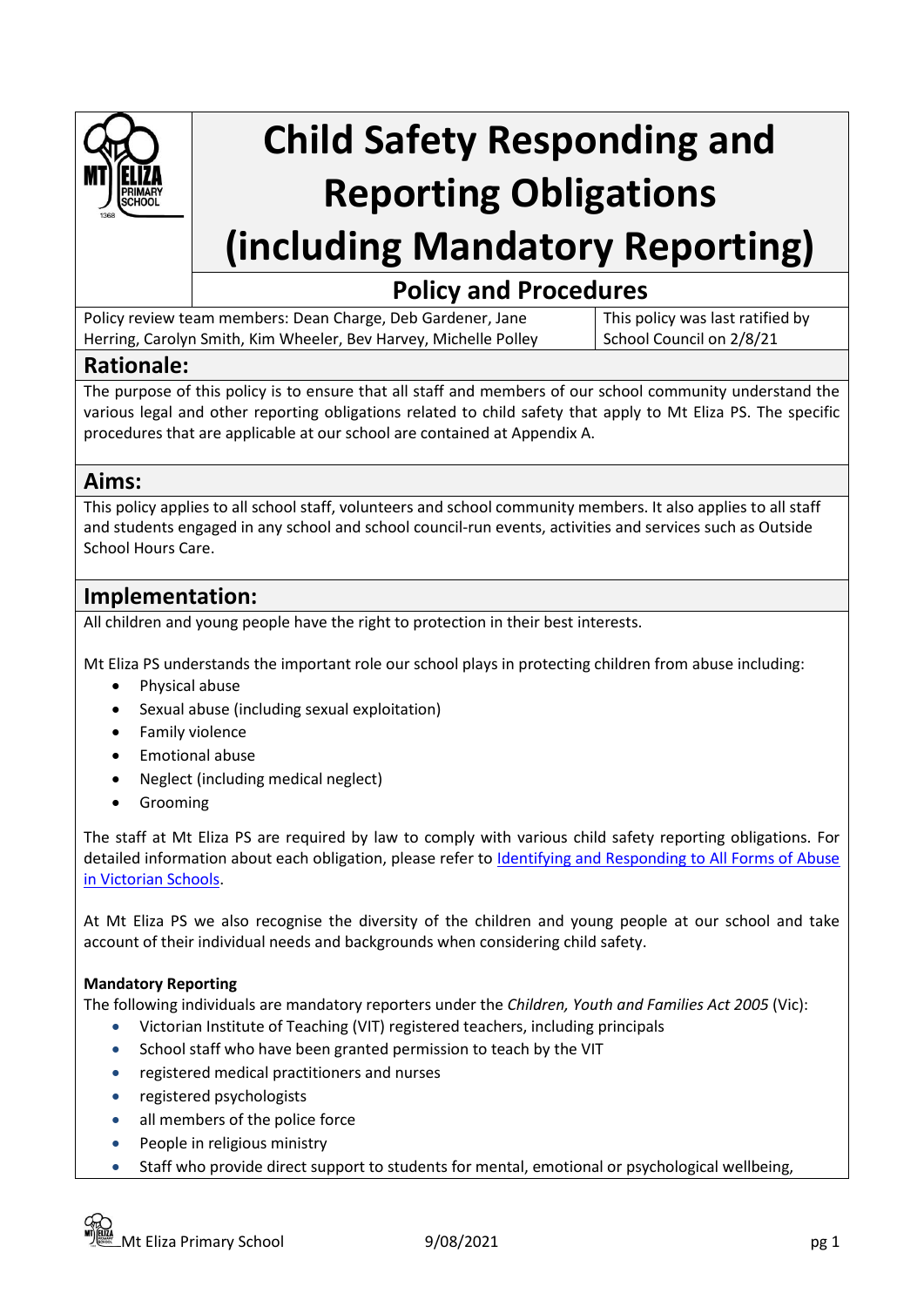including (but not limited to) school health and wellbeing staff, primary welfare coordinators, student wellbeing coordinators, mental health practitioners, chaplains, and Student Support Services staff

All mandatory reporters must make a report to the Department of Health and Human Services (DHHS) Child Protection as soon as practicable if, during the course of carrying out their professional roles and responsibilities, they form a belief on reasonable grounds that:

- a child has suffered, or is likely to suffer, significant harm as a result of physical abuse and/ or sexual abuse, and
- the child's parents have not protected, or are unlikely to protect, the child from harm of that type.

A mandatory reporter who fails to comply with this legal obligation may be committing a criminal offence. It is important for all staff at Mt Eliza PS to be aware that they are legally obliged to make a mandatory report on each occasion that they form a reasonable belief that a child is in need of protection and they must make a mandatory report even if the principal does not share their belief that a report is necessary.

At our school, all mandated school staff must undertake the *Mandatory Reporting and Other Obligations eLearning Module* annually. We also encourage all other staff to undertake this module, even where they are not mandatory reporters]. The training can be accessed at:<http://elearn.com.au/det/protectingchildren/>

For more information about Mandatory Reporting see the Department's *Policy and Advisory Library*: Protecting Children — [Reporting and Other Legal Obligations.](https://www2.education.vic.gov.au/pal/protecting-children/policy)

#### **Child in need of protection**

Any person can make a report to DHHS Child Protection (131 278 – 24 hour service) if they believe on reasonable grounds that a child is in need of protection.

The policy of the Department of Education and Training (DET) requires **all staff** who form a reasonable belief that a child is in need of protection to report their concerns to DHHS or Victoria Police, and discuss their concerns with the school leadership team.

For more information about making a report to DHHS Child Protection, see the Department's *Policy and Advisory Library*: Protecting Children — [Reporting and Other Legal Obligations](https://www2.education.vic.gov.au/pal/protecting-children/policy) an[d Four Critical Actions for](https://www.education.vic.gov.au/Documents/about/programs/health/protect/FourCriticalActions_ChildAbuse.pdf)  [Schools: Responding to Incidents, Disclosures and Suspicions of Child Abuse.](https://www.education.vic.gov.au/Documents/about/programs/health/protect/FourCriticalActions_ChildAbuse.pdf)

At Mt Eliza PS we also encourage all staff to make a referral to Child FIRST when they have significant concern for a child's wellbeing. For more information about making a referral to Child FIRST see the *Policy and Advisory Library*: Protecting Children – [Reporting and Other Legal Obligations](https://www2.education.vic.gov.au/pal/protecting-children/policy) .

#### **Reportable Conduct**

Our school must notify the Department's Employee Conduct Branch (9637 2594) if we become aware of an allegation of 'reportable conduct'.

There is an allegation of reportable conduct where a person has formed a reasonable belief that there has been:

- a sexual offence (even prior to criminal proceedings commencing), sexual misconduct or physical violence committed against, with or in the presence of a child;
- behaviour causing significant emotional or physical harm to a child;
- significant neglect of a child; or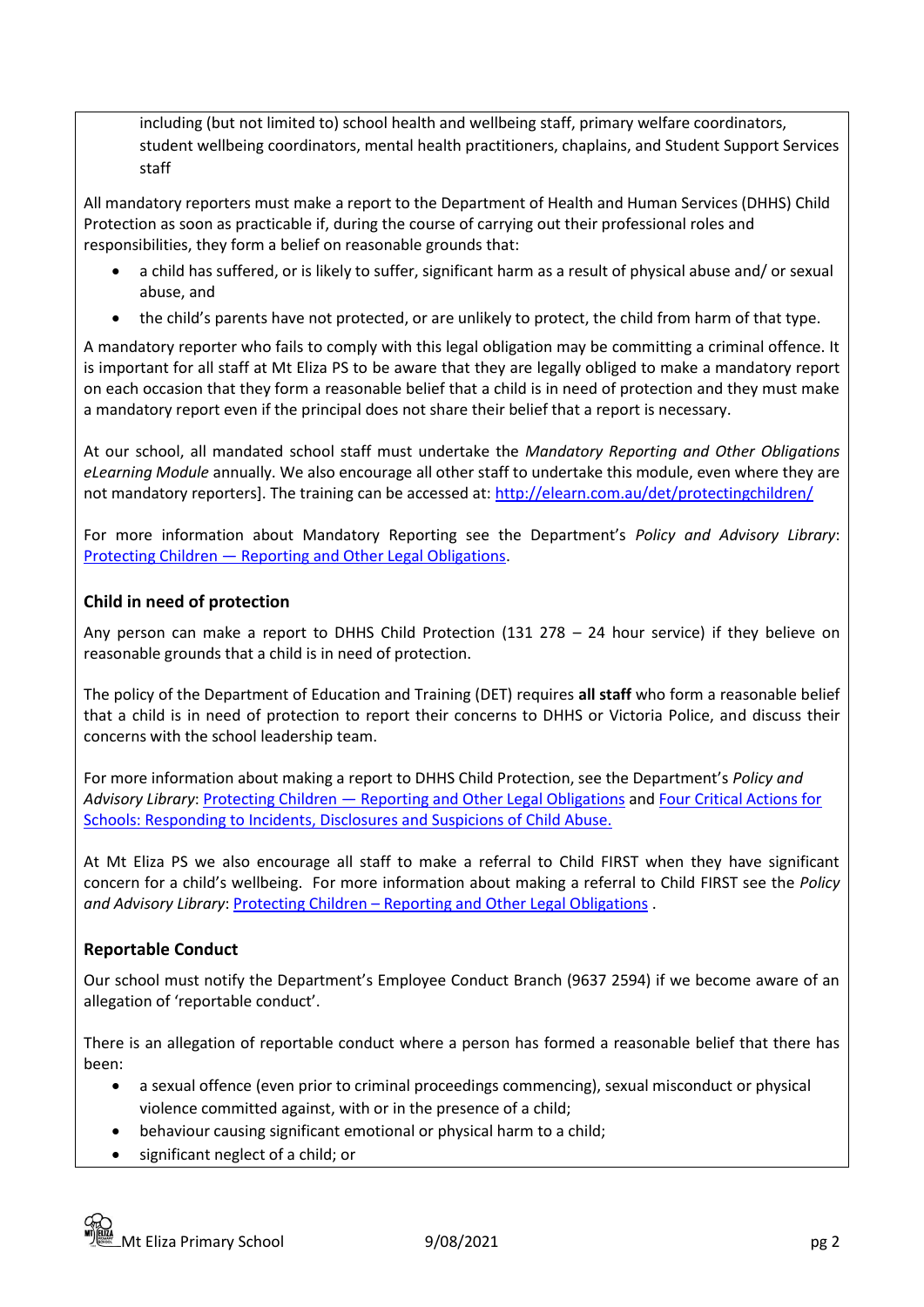• misconduct involving any of the above.

The Department, through the Employee Conduct Branch, has a legal obligation to inform the Commission for Children and Young People when an allegation of reportable conduct is made.

Our principal must notify the Department's Employee Conduct Branch of any reportable conduct allegations involving current or former teachers, contractors, volunteers (including parents), allied health staff and school council employees.

If school staff become aware of reportable conduct by any person in the above positions, they should notify the school principal immediately. If the allegation relates to the principal, they should notify the Regional Director.

For more information about Reportable Conduct see the Department's *Policy and Advisory Library*: [Reportable Conduct.](https://www2.education.vic.gov.au/pal/reportable-conduct-scheme/policy)

### **Failure to disclose offence**

Reporting child sexual abuse is a community-wide responsibility. All adults (ie persons aged 18 years and over), not just professionals who work with children, have a legal obligation to report to Victoria Police, as soon as practicable, where they form a 'reasonable belief' that a sexual offence has been committed by an adult against a child under the age of 16 by another person aged 18 years or over.

Failure to disclose information to Victoria Police (by calling 000 or local police station) as soon as practicable may amount to a criminal offence unless a person has a 'reasonable excuse' or exemption from doing so. "Reasonable belief" is not the same as having proof. A 'reasonable belief' is formed if a reasonable person in the same position would have formed the belief on the same grounds.

For example, a 'reasonable belief' might be formed when:

- a child states that they have been sexually abused
- a child states that they know someone who has been sexually abused (sometimes the child may be talking about themselves)
- someone who knows a child states that the child has been sexually abused
- professional observations of the child's behaviour or development leads a mandated professional to form a belief that the child has been sexually abused
- signs of sexual abuse leads to a belief that the child has been sexually abused.

"Reasonable excuse" is defined by law and includes:

- fear for the safety of any person including yourself or the potential victim (but not including the alleged perpetrator or an organisation)
- where the information has already been disclosed, for example, through a mandatory report to DHHS Child Protection.

#### **Failure to protect offence**

This reporting obligation applies to school staff in a position of authority. This can include principals, assistant principals and campus principals. Any staff member in a position of authority who becomes aware that an adult associated with their school (such as an employee, contractor, volunteer or visitor) poses a risk of sexual abuse to a child under the age of 16 under their care, authority or supervision, must take all reasonable steps to remove or reduce that risk.

This may include removing the adult (ie persons aged 18 years and over) from working with children pending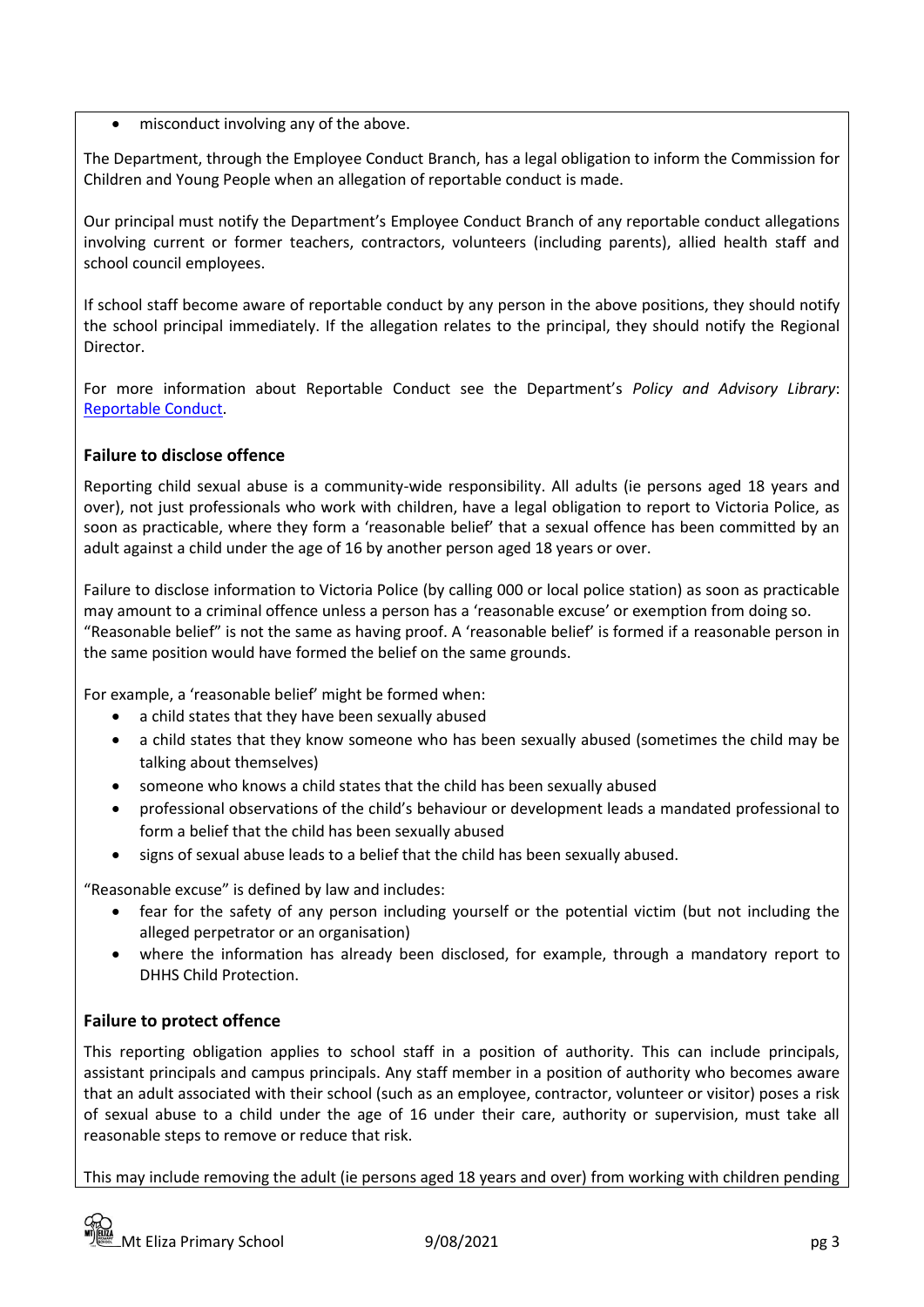an investigation and reporting your concerns to Victoria Police.

If a school staff member in a position of authority fails to take reasonable steps in these circumstances, this may amount to a criminal offence.

#### **Grooming**

Grooming is a criminal offence under the *Crimes Act 1958* (Vic). This offence targets predatory conduct undertaken by an adult to prepare a child, under the age of 16, to engage in sexual activity at a later time. Grooming can include communicating and/or attempting to befriend or establish a relationship or other emotional connection with the child or their parent/carer.

#### **Further information**

For more information about these offences and reporting obligations see: [Protecting Children](https://www2.education.vic.gov.au/pal/protecting-children/policy) - Reporting [and Other Legal Obligations.](https://www2.education.vic.gov.au/pal/protecting-children/policy)

#### **Related policies and documents**

Related policies and documents include:

- Code of Conduct<https://mtelizaps.vic.edu.au/about-us/#policies>
- Child Safety Policy<https://mtelizaps.vic.edu.au/about-us/#policies>
- Risk assessment register
- [Identifying and Responding to All Forms of Abuse in Victorian Schools](https://www.education.vic.gov.au/Documents/about/programs/health/protect/ChildSafeStandard5_SchoolsGuide.pdf)
- [Four Critical Actions for Schools](https://www.education.vic.gov.au/Documents/about/programs/health/protect/FourCriticalActions_ChildAbuse.pdf)
- [Recording your actions: Responding to suspected child abuse](https://www.education.vic.gov.au/Documents/about/programs/health/protect/PROTECT_Schoolstemplate.pdf)  A template for Victorian schools
- [Identifying and Responding to Student Sexual Offending](https://www.education.vic.gov.au/Documents/about/programs/health/protect/SSO_Policy.pdf)
- [Four Critical Actions for Schools: Responding to Student Sexual Offending](https://www.education.vic.gov.au/Documents/about/programs/health/protect/FourCriticalActions_SSO.pdf)
- [Policy and Advisory Library](https://www.education.vic.gov.au/school/principals/spag/safety/Pages/dutyofcare.aspx)  Duty of Care
- Policy and Advisory Library [Child Protection Reporting Obligations](https://www.education.vic.gov.au/school/principals/spag/safety/Pages/childprotectobligation.aspx)

## **Evaluation:**

This policy will be reviewed as part of MEPS two –year review cycle

School Council President: Dean Charge

Signature:

Date: 2/8/21

#### APPENDIX A

#### CHILD SAFETY RESPONDING AND REPORTING PROCEDURES AT MT ELIZA PS

#### **For students**

- All students should feel safe to speak to any staff member to raise any concerns about their safety or any other concerns that they have.
- If a student does not know who to approach at Mt Eliza PS they should start with their classroom teacher, specialist teacher, ES staff, Assistant Principal or Principal.

#### **Managing disclosures made by students**

*When managing a disclosure you should:*

- listen to the student and allow them to speak
- stay calm and use a neutral tone with no urgency and where possible use the child's language and vocabulary (you do not want to frighten the child or interrupt the child)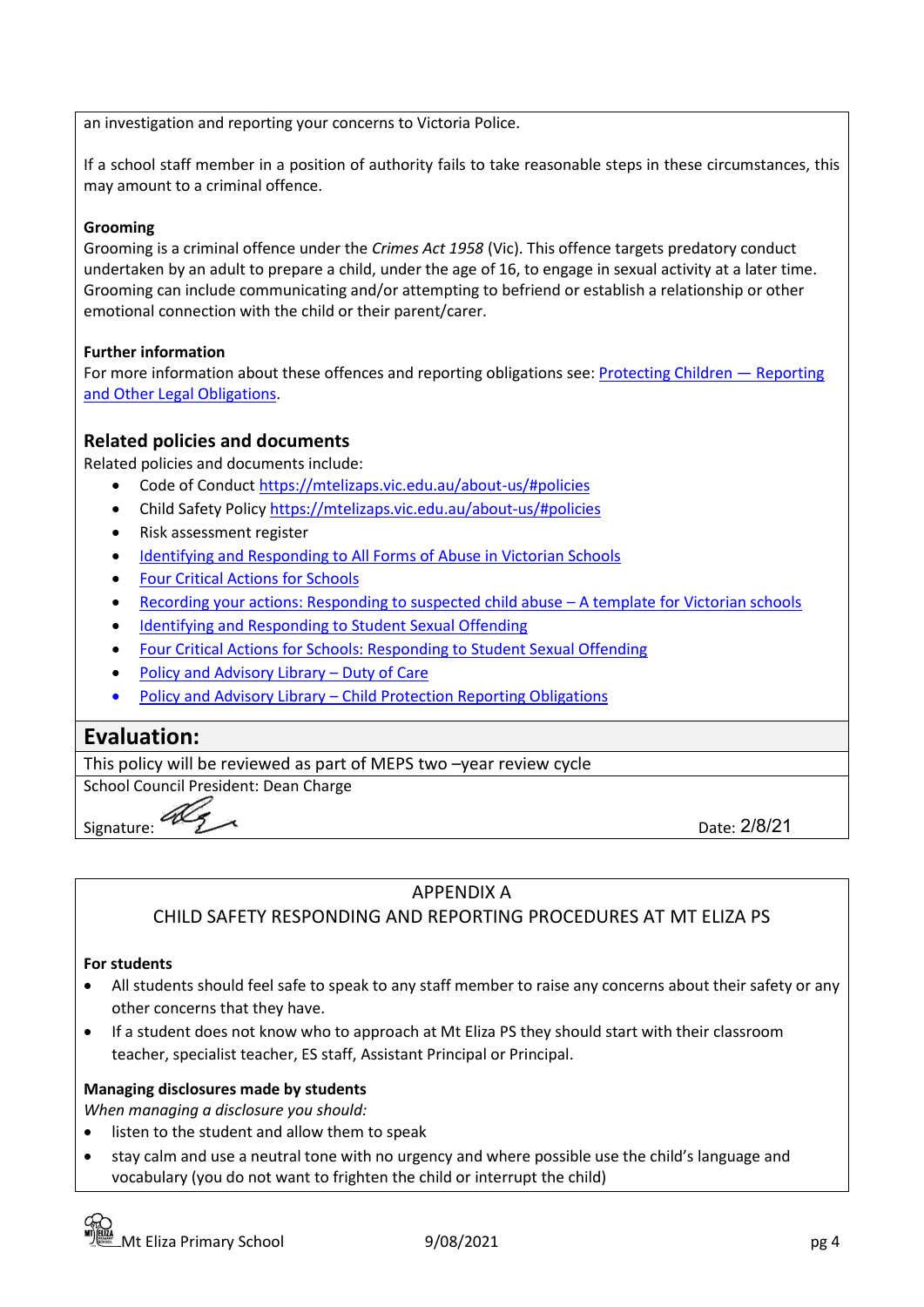- be gentle, patient and non-judgmental throughout
- highlight to the student it was important for them to tell you about what has happened
- assure them that they are not to blame for what has occurred
- do not ask leading questions, for example gently ask, "What happened next?" rather than "Why?"
- be patient and allow the child to talk at their own pace and in their own words
- do not pressure the child into telling you more than they want to, they will be asked a lot of questions by other professionals and it is important not to force them to retell what has occurred multiple times
- reassure the child that you believe them and that disclosing the matter was important for them to do
- use verbal facilitators such as, "I see", restate the child's previous statement, and use non-suggestive words of encouragement, designed to keep the child talking in an open-ended way ("what happened next?")
- tell the child in age appropriate language you are required to report to the relevant authority to help stop the abuse, and explain the role of these authorities if appropriate (for a young child this may be as simple as saying "I will need to talk to people to work out what to do next to help you").

*When managing a disclosure you should AVOID:*

- displaying expressions of panic or shock
- asking questions that are investigative and potentially invasive (this may make the child feel uncomfortable and may cause the child to withdraw)
- going over the information repeatedly (you are only gathering information to help you form a belief on reasonable grounds that you need to make a report to the relevant authority)
- making any comments that would lead the student to believe that what has happened is their fault
- making promises to the child about what will occur next or that things will be different given the process can be unpredictable and different for each child depending on their circumstances (instead reassure them that you and others will do your best to help).

#### **General procedures**

Our school will follow the *[Four Critical Actions for Schools: Responding to Incidents, Disclosures and](https://www.education.vic.gov.au/Documents/about/programs/health/protect/FourCriticalActions_ChildAbuse.pdf)  [Suspicions of Child Abuse](https://www.education.vic.gov.au/Documents/about/programs/health/protect/FourCriticalActions_ChildAbuse.pdf)* (Four Critical Actions) when responding to incidents, disclosures and suspicions of child abuse.

All staff at our school who believe that a child is in need of protection, even if it doesn't meet the threshold required for mandatory reporting or the staff member is not a mandatory reporter, should in the first instance, speak to the Assistant Principal/Principal or should make the required reports to DHHS Child Protection and/or Victoria Police as necessary.

At our school the Assistant Principal will be responsible for monitoring overall school compliance with this procedure.

Nothing in this procedure prevents a staff member or any other person from reporting to the relevant authorities if they form a reasonable belief that a child is at risk of abuse.

#### **Reporting suspicions, disclosures or incidents of child abuse**

*Responsibilities of all school staff*

If a school staff member reasonably suspects or witnesses an incident of child abuse or receives a disclosure of child abuse, they must:

• If a child is at immediate risk of harm, separate alleged victims and others involved, administer first aid and call 000.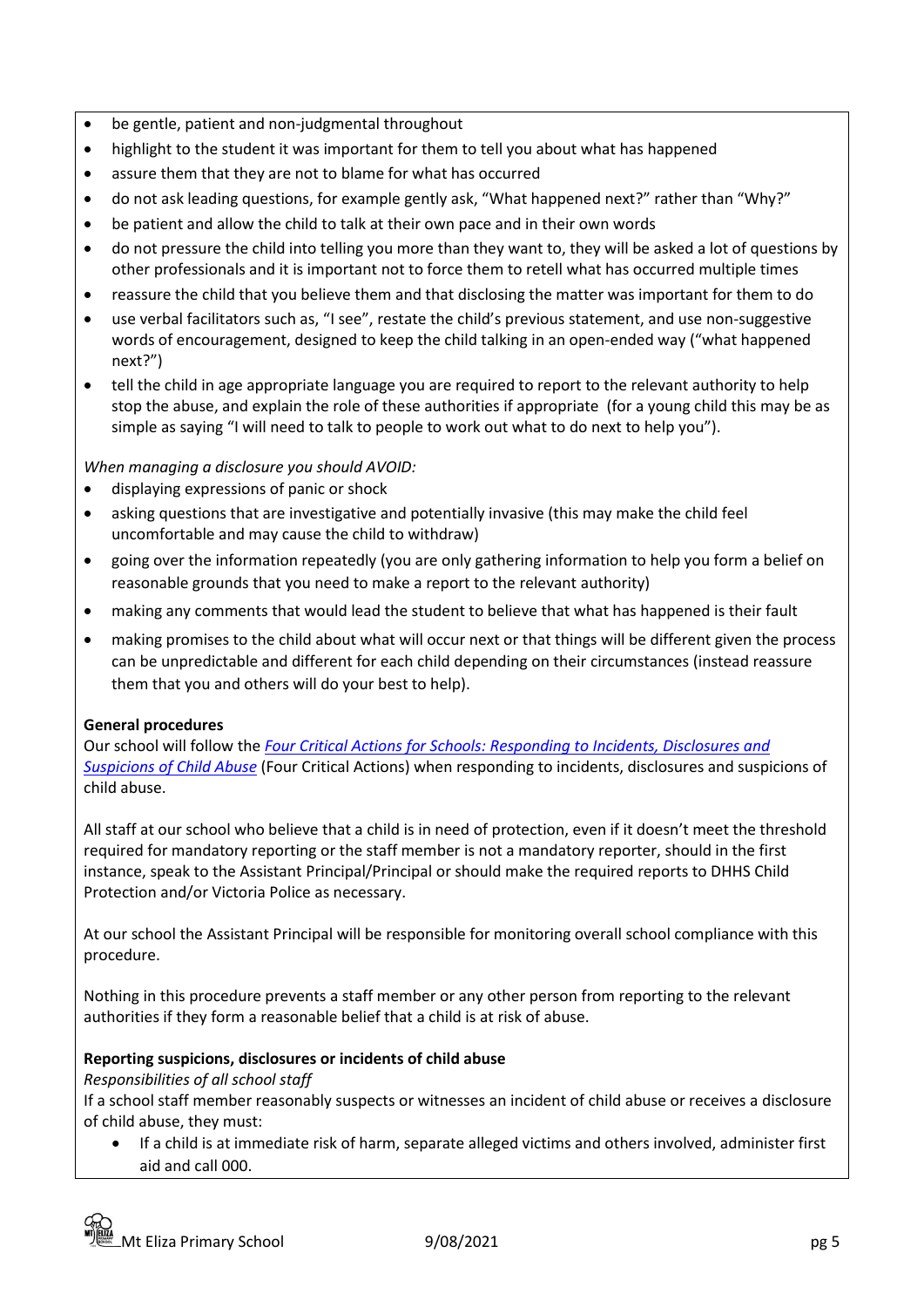- Speak to the Assistant Principal or Principal as soon as possible, who will follow the [Four Critical](https://www.education.vic.gov.au/Documents/about/programs/health/protect/FourCriticalActions_ChildAbuse.pdf)  [Actions.](https://www.education.vic.gov.au/Documents/about/programs/health/protect/FourCriticalActions_ChildAbuse.pdf)
- Make detailed notes of the incident or disclosure the Responding to Suspected Child Abuse: [Template](https://www.education.vic.gov.au/Documents/about/programs/health/protect/PROTECT_Schoolstemplate.pdf) is available to ensure that those notes are kept and stored securely in the confidential files kept in on the Administration server.
- If the staff member is a mandatory reporter and reasonably believes that a student has suffered physical and/or sexual abuse from which the child's parents have not protected the child, they must make a report to DHHS Child Protection.
- If the staff member is a mandatory reporter and reasonably believes that a student has suffered physical and/or sexual abuse from which the child's parents have not protected the child, they must ensure that a report to DHHS Child Protection or Victoria Police has been made by the Assistant Principal/Principal or another staff member. If the report has not been made by another staff member, the mandatory reporter must make the report.
- If the staff member has formed a 'reasonable belief' that a sexual offence has been against a child, they must make a report to Victoria Police.
- If the staff member has formed a 'reasonable belief' that a sexual offence has been committed by an adult against a child, they must ensure that a report to Victoria Police has been made by the Assistant Principal/Principal or another staff member. If the report has not been made by another staff member, the mandatory reporter must make the report.

In circumstances where a member of the leadership team disagrees that a report needs to be made, but the staff member has formed a 'reasonable belief' that the child is in need of protection and/or has been the victim of sexual abuse, the staff member must still contact DHHS Child Protection and/or Victoria Police to make the report.

The staff member making the report will inform the Assistant Principal or Principal that they are making a report.

The Assistant Principal/Principal is responsible for promptly managing the school's response to an incident, suspicion or disclosure of child abuse, and ensuring that the incident, suspicion or disclosure is taken seriously. The Assistant Principal/Principal is also responsible for responding appropriately to a child who makes or is affected by an allegation of child abuse.

If the Assistant Principal/Principal receives a report from a school staff member or member of the school community of a suspicion, disclosure or incident of child abuse, they must:

- Follow th[e Four Critical Actions](https://www.education.vic.gov.au/Documents/about/programs/health/protect/FourCriticalActions_ChildAbuse.pdf) as soon as possible, including:
	- o Responding to an emergency
	- o Reporting to authorities/referring to services
	- o Contacting parents/carers and
	- o Providing ongoing support.
- Make detailed notes of the incident or disclosure, including actions taken with the option of using th[e Responding to Suspected Child Abuse: Template\]](https://www.education.vic.gov.au/Documents/about/programs/health/protect/PROTECT_Schoolstemplate.pdf) and ensure that those notes are kept and stored securely on the Administration server. They are also responsible for ensuring that any staff member who reported the incident, disclosure or suspicion to them also makes and keeps notes of the incident.
- At Mt Eliza PS, the Assistant Principal or Principal will be responsible for ensuring that there is a prompt response to the disclosure and that the child is appropriately supported.